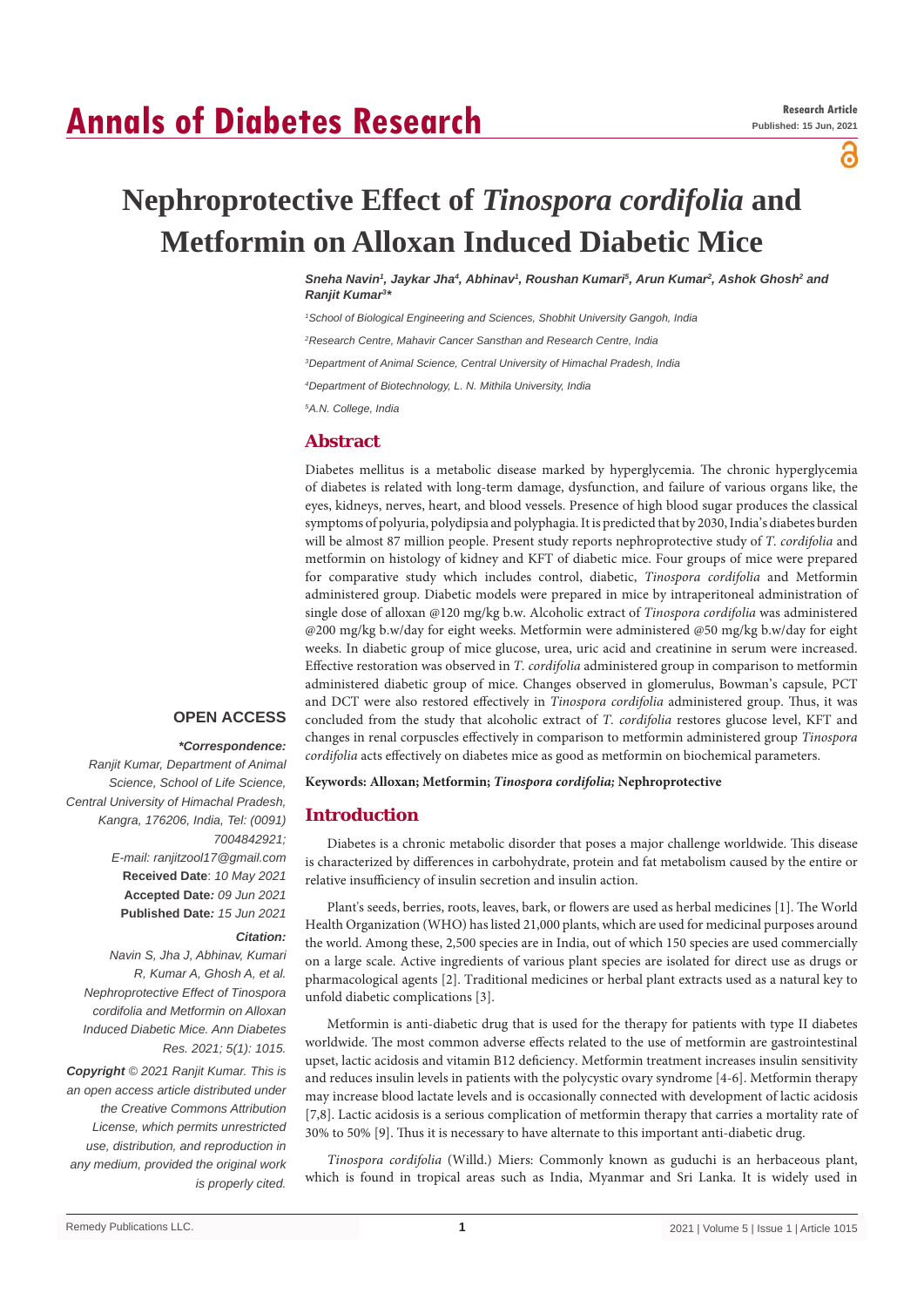indigenous systems of medicine [10,11]. Arabinogalactan is an active compound, which is present in the aqueous extract of *T. cordifolia* stem, has shown to produce immunological activity. The plant possesses antispasmodic, antipyretic, antineoplastic, hypolipidemic, hypoglycemic, immune potentiating and other activities. It is also used in general debility, digestive disturbances, loss of appetite and fever in children, dysentery, gonorrhea, urinary diseases, viral hepatitis, and anemia [12,13].

Present study aims to illustrate nephroprotective effect of *Tinospora cordifolia* and metformin against diabetes of mice.

# **Materials and Methods**

## **Animals**

The mice (*Mus musculus,* BALB/c) were used. The age group of mice were selected for the study was 12 weeks old with  $30 \pm 2$  g body weight (b.w). The mice were housed at controlled environmental conditions 20  $\pm$  2°C, relative humidity 50  $\pm$  10%, and 12 h darklight cycle. All experiment was conducted as per the guidelines of CPCSEA (Committee for the Purpose of Control and Supervision of Experiments on Animals). Permission for animal experimentation was obtained from Institutional Animal Ethics Committee of Mahavir Cancer Institute and Research Centre, Patna (IAEC No. 1129/bc/07/ CPCSEA).

### **Chemicals**

Alloxan, manufactured by Loba Chem Pvt Ltd, Mumbai was utilized for the experimental design. Alloxan was administered at the rate of 120 mg/kg b.w. intraperitoneally for induction of diabetes.

#### **Drug used**

Metformin was orally administered to the diabetic group of mice at the rate of 50 mg/kg b.w. for 8 weeks.

#### **Medicinal plant used**

Alcoholic stem extract of *Tinospora cordifolia* (Willd.) Miers: was orally administered to diabetic group of mice at the rate of 200 mg/ kg b.w for 8 weeks. LD50 and Maximum Permissible Dose (MPD) were calculated and 200 mg/kg b.w was selected as low dose of this medicinal plant. Fresh stem of *Tinospora cordifolia* was purchased from herbal store in Patna, India.

## **Study groups & sampling**

The control group of six mice received distilled water orally. The 'treatment' groups (n=6) received alloxan 120 mg/kg b.w by intraperitoneal route for diabetic model preparation. *Tinospora cordifolia* (200 mg/kg/b. w/day) stem extract administered to diabetic mice orally through gavage. After 96 h of alloxan administration glucose level was analyzed to confirm diabetes induction. These mice were kept untreated for two weeks and glucose level was monitored every week to observe persistence of diabetes. Then after confirmation of **Table 1:** Showing glucose level and kidney function test in different group of mice diabetes in mice, it was treated with stem extract of *T. Cordifolia* and metformin for eight weeks. Mortality was not observed in any group of experimental animal. Mice were sacrificed after the scheduled treatment. Serum was collected for glucose (GOD/POD method), urea (Mod. Berthelot method), uric acid (Uricase/PAP method) and creatinine (Alkaline Picrate method) estimation.

## **Statistical analysis of data**

The effect of 3 independent experiments were quantified and the data collected from all experiments analyzed by one-way ANOVA (analysis of variance) using statistical software SPSS version 20 (SPSS Inc., Chicago, USA). The purpose of analysis of variance is to test differences in means (for groups or variables) for statistical significance. Significant differences among means were analyzed using Duncan's Multiple Range Test (DMRT) at  $P \le 0.05$ .

## **Results**

### **Change in blood biochemistry**

In control group of mice, level of glucose was 99.00 ± 2.30 mg/dl. In diabetic group of mice it was  $201.3 \pm 12.55$  mg/dl. 119.4  $\pm$  1.184 mg/dl metformin 8 weeks administered group of mice. While in *Tinospora cordifolia* 8 weeks administered group it was 106.5 ± 9.695 mg/dl (Text Figure 1 and Table 1).

In control group of mice, urea level was  $20.33 \pm 2.33$  mg/dl. While in diabetic group of mice was  $46.73 \pm 0.079$  mg/dl. Urea level of metformin 8 weeks administered group of mice was  $38.52 \pm 1.092$ mg/dl. While in *T. cordifolia* 8 weeks administered group it was 28.60 ± 0.9299 mg/dl (Text Figure 2 and Table 1).

Uric acid level in control group of mice was 4.34 ± 0.20 mg/dl. In diabetic group of mice was 9.26 ± 0.26 mg/dl. While uric acid level of metformin 8 weeks administered group of mice was 7.817 ± 0.02028 mg/dl. Uric acid in *T. cordifolia* 8 weeks administered group was  $6.047 \pm 0.01764$  mg/dl (Text Figure 3 and Table 1).

Creatinine in control group of mice was  $0.74 \pm 0.06$  mg/dl. In diabetic mice creatinine level was 1.97 ± 0.04 mg/dl. Creatinine level was 0.5547 ± 0.003480 mg/dl in metformin 8 weeks administered group of mice. It was 0.5180 ± 0.0005773 mg/dl in *T. cordifolia* 8 weeks administered group of mice (Text Figure 4 and Table 1).

## **Change in histopathology**

Microphotograph of kidney of control mice show normal glomerulus and Bowman's capsule proximal convoluted tubule and distal convoluted tubule are normal in structure. Renal cortex is also normal (Figure 1). Kidney of diabetic mice shows degeneration of cytoplasmic material in glomerulus with clustered nuclei. Degenerated cytoplasmic material with vacuolated spaces was observed. Dilated PCT and DCT were observed with clustered nuclei (Figure 2). Metformin shows restoration in Bowman's capsule. Glomerulus was restored with normal cytoplasmic and nuclear

|                       | Kidney Function Test in different group of mice |                    |                         |                          |
|-----------------------|-------------------------------------------------|--------------------|-------------------------|--------------------------|
|                       | Glucose Level (mg/dl)                           | Urea Level (mg/dl) | Uric acid Level (mg/dl) | Creatinine level (mg/dl) |
| Control               | $99.00 \pm 0.577$                               | $20.33 \pm 1.154$  | $4.34 \pm 1.154$        | $0.74 \pm 0.127$         |
| <b>Diabetic</b>       | $201.00 \pm 1.154$                              | $46.73 \pm 1.154$  | $9.33 \pm 0.365$        | $1.65 \pm 0.550$         |
| Metformin 8 weeks     | $120.40 \pm 1.249$                              | $38.52 \pm 0.577$  | $7.28 \pm 0.962$        | $0.55 \pm 0.190$         |
| T. cordifolia 8 weeks | $105.66 \pm 1.892$                              | $28.60 \pm 0.250$  | $6.71 \pm 0.347$        | $0.51 \pm 0.176$         |

'Values are mean ± SE from 3 independent experiments; Mean within a column followed by common letters is not significantly different at P ≤ 0.05, according to Duncan Multiple Range Test (DMRT).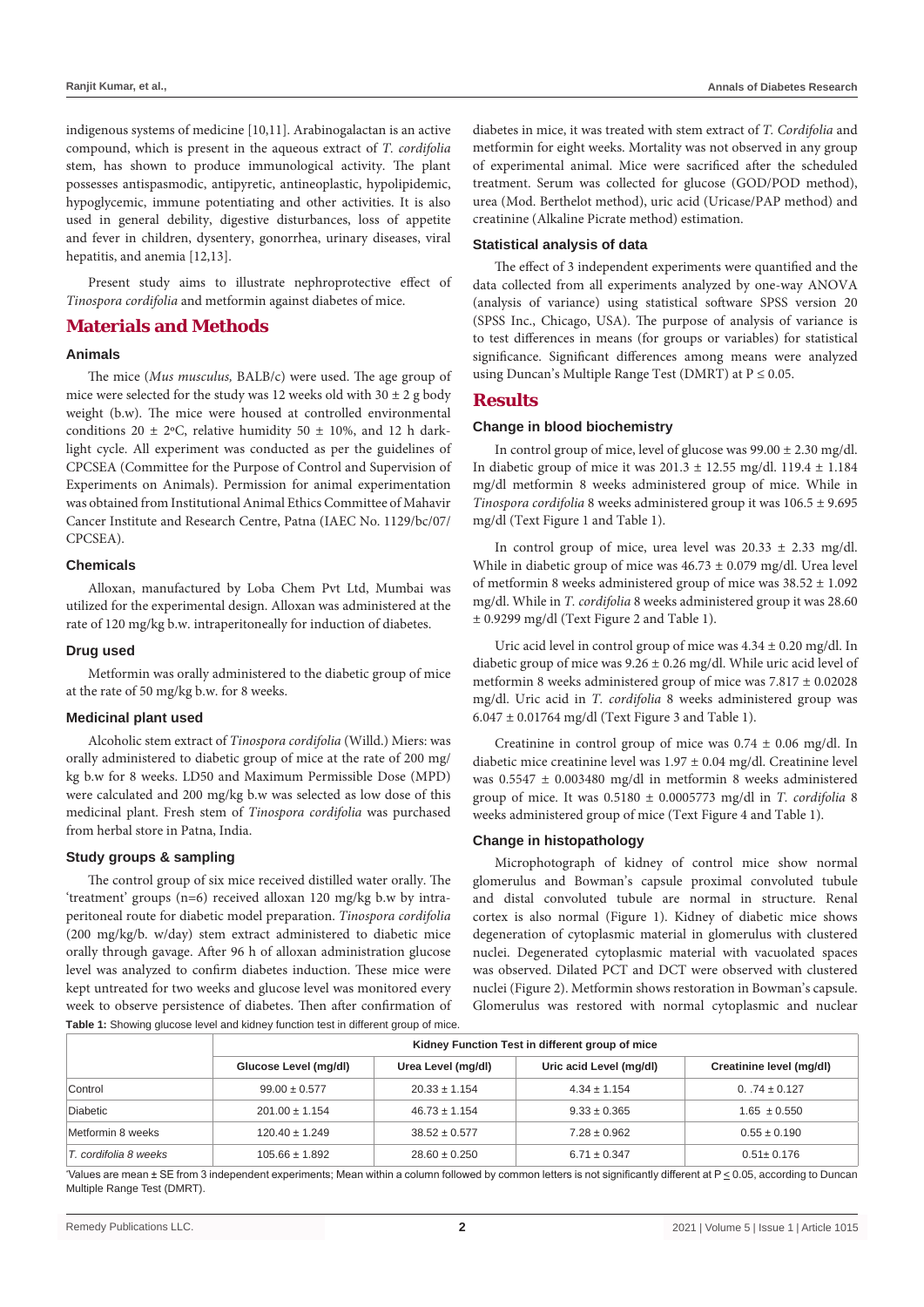

**Text Figure 1:** Glucose level in different group of mice.







material. PCT and DCT were observed in restored condition. Few clustered nuclei were observed in PCT (Figure 3). Enlarged view of



**Figure 1:** Microphotograph of kidney of control mice showing normal glomerulus and Bowman's capsule. Proximal convoluted tubule and distal convoluted tubule are normal in structure. Renal cortex is also normal.



**Figure 2:** Kidney of diabetic mice shows degeneration cytoplasmic material in glomerulus with clustered nuclei. Degenerated cytoplasmic material with vacuolated spaces. Dilated PCT and DCT were observed with clustered nuclei.



**Figure 3:** Metformin shows restoration in Bowman's capsule. Glomeruli were restored with normal cytoplasmic and nuclear material. PCT and DCT were observed in restored condition. Few clustered nuclei were observed in PCT.

glomerulus shows well organized nuclear material and cytoplasmic material in glomerulus. Bowman's capsule is continuous with distinct podocyte cells. Restoration was also observed in DCT effectively. Few degenerated cytoplasmic materials were observed in PCT (Figure 4). *Tinospora cordifolia* shows effective restoration in glomerulus and Bowman's capsule. PCT and DCT were also restored like normal one. Few vacuolated spaces were observed (Figure 5). *T. cordifolia* shows effective restored glomerulus with almost normal Bowman's capsule. PCT and DCT were restored effectively with normal cytoplasmic and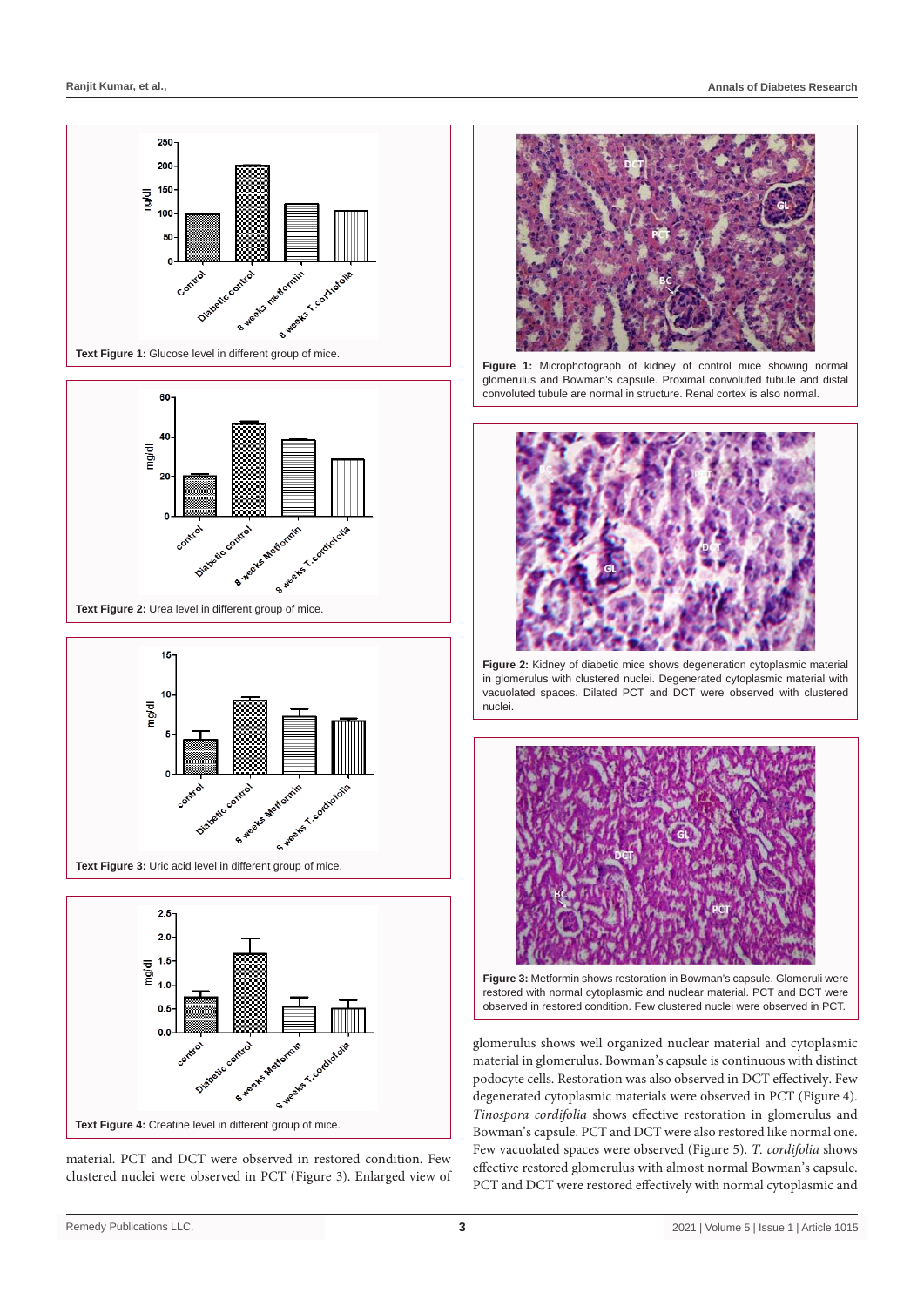

**Figure 4:** Enlarged view of glomerulus shows well organized nuclear material and cytoplasmic material in glomerulus. Bowman's capsule is continuous with distinct podocyte cells. Restoration was also observed in DCT effectively. Few degenerated cytoplasmic materials were observed in PCT.



**Figure 5:** *Tinospora cordifolia* shows effective restoration in glomerulus and Bowman's capsule. PCT and DCT were also restored like normal one. Few vacuolated spaces were observed.



**Figure 6:** *T. cordifolia* shows effective restored glomerulus with almost normal Bowman's capsule. PCT and DCT were restored effectively with normal cytoplasmic and nuclear material. Few clustered nuclei were observed on DCT.

nuclear material. Few clustered nuclei were observed on DCT (Figure 6).

# **Discussion**

The diabetes associated complications include retinopathy, neuropathy, nephropathy and atherosclerosis [14]. Atherosclerosis consists of coronary artery disease, leading to myocardial infarction or angina, stroke and intermittent claudication as well as diabetic

foot [15]. Diabetic nephropathy is the most common micro vascular problems of diabetes [16]. Kidney maintains optimum chemical composition of body fluid by acidification of urine and exclusion of metabolic wastes such as urea, uric acid, and creatinine. During renal diseases, the concentration of these metabolites rises in blood [17]. Diabetic nephropathy is a long standing common problem of diabetes, which is a leading cause of end stage renal disease and cause of diabetes mellitus linked with morbidity and mortality [18]. There are proofs that subclinical chronic inflammation is complex in the pathogenesis of diabetic nephropathy [19-21]. In our present study we have also observed degeneration in renal corpuscles.

Metformin is contraindicated in cases where there is conjoined tissue perfusion such as cardiovascular, pulmonary, renal and liver failure, and this limits its use [22]. Gastrointestinal side effects, i.e. diarrhea, nausea, bloating and metallic taste in the palate are not rare when treatment with metformin is started, affecting 1% to 30% of patients [23]. The risk of hypoglycemia was low, exactly the same as in the placebo group. Lactic acidosis is the most risky side effect, luckily rare, with an incidence of 0 to 0.084 cases/1000 patient/year [2]. In our study we have observed restoration in glucose level after 8 weeks metformin administration while urea, uric acid and creatinine are not restored effectively.

*Tinospora cordifolia* stem phytochemical alkaloids are heterocyclic indole compounds, which have showed pharmacological properties [25]. The presence of flavonoids and tannins in all the plants expected responsible for the free radical scavenging effects. Flavonoids and tannins are phenolic compounds and plant phenolics are main group of compounds that are as primary antioxidant or free radical scavengers [26]. In our study we have observed effective restoration in urea, uric acid, creatinine and glucose in *Tinospora cordifolia* administered group. Renal corpuscles are also maintained effectively [27].

# **Conclusion**

It is concluded from entire study that *Tinospora cordifolia* effectively restores glucose level in diabetic mice. It also restores diabetes induced changes in urea, uric acid and creatinine very effectively in comparison to metformin. Glomerulus and Bowman's capsule are restored more in stem extract of *Tinospora cordifolia* administered group in comparison to metformin administered group. Alloxan induced diabetes causes insulin deficiency due to degeneration in beta cells of islets of Langerhans. It is evident from the study that *Tinospora cordifolia* maintains glucose level and renal profile very effectively in comparison to metformin.

# **References**

- 1. [Ang Lee MK, Moss J, Yuan CS. Herbal medicines and perioperative care.](https://jamanetwork.com/journals/jama/article-abstract/194003)  [JAMA. 2001;286\(2\):208-16.](https://jamanetwork.com/journals/jama/article-abstract/194003)
- 2. [Fabricant DS, Farnsworth NR. The value of plants used in traditional](https://ehp.niehs.nih.gov/doi/10.1289/ehp.01109s169)  [medicine for drug discovery. Environ Health Perspect. 2001;109\(1\):69-75.](https://ehp.niehs.nih.gov/doi/10.1289/ehp.01109s169)
- 3. [Nammi S, Boini MK, Lodagala SD, Behara RBS. The juice of fresh leaves of](https://pubmed.ncbi.nlm.nih.gov/12950994/)  *Catharanthus roseus* [Linn. Reduces blood glucose in normal and alloxan](https://pubmed.ncbi.nlm.nih.gov/12950994/)  [diabetic rabbits. BMC Complement Altern Med. 2003;3:4.](https://pubmed.ncbi.nlm.nih.gov/12950994/)
- 4. [Pugeat M, Ducluzeau PH. Insulin resistance, polycystic ovary syndrome](https://pubmed.ncbi.nlm.nih.gov/10576524/)  [and metformin. Drugs. 1999;41-6; discussion 75-82.](https://pubmed.ncbi.nlm.nih.gov/10576524/)s
- 5. [Moghetti P, Castello R, Negri C, Tosi F, Perrone F, Caputo M. Metformin](https://pubmed.ncbi.nlm.nih.gov/10634377/)  [effects on clinical features, endocrine and metabolic profiles, and insulin](https://pubmed.ncbi.nlm.nih.gov/10634377/)  [sensitivity in polycystic ovary syndrome: A randomized, double-blind,](https://pubmed.ncbi.nlm.nih.gov/10634377/)  [placebo-controlled 6-month trial, followed by open, long-term clinical](https://pubmed.ncbi.nlm.nih.gov/10634377/)